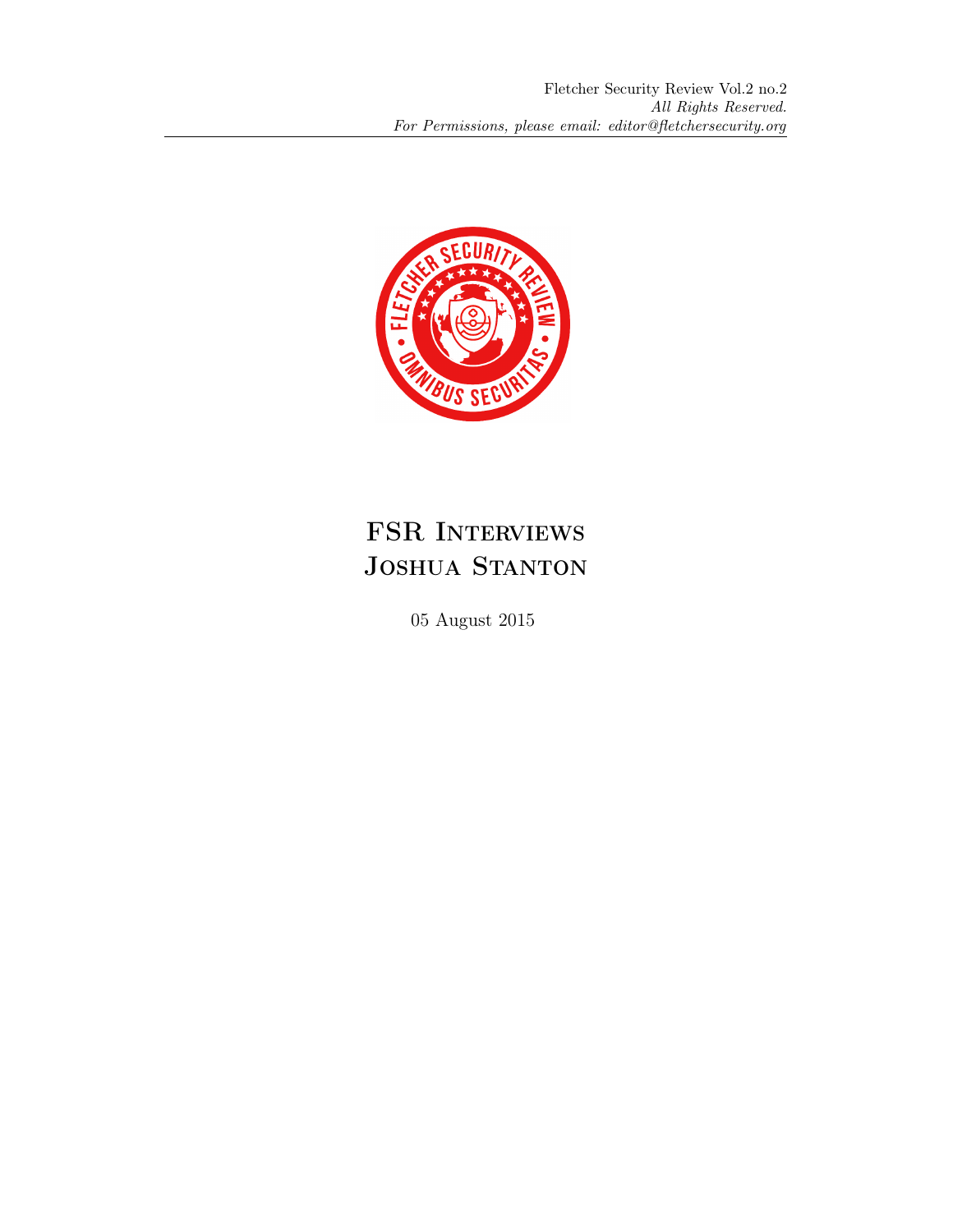In April 2015, FSR briefly interviewed Joshua Stanton as a follow-up to his piece in our Winter 2015 issue (http://www.fletchersecurity.org/#!stanton/c1vgi). He works as an attorney in Washington, D.C., has advised the House Foreign Affairs Committee on North Korea-related legislation, including the North Korea Sanctions Enforcement Act, and blogs at OneFreeKorea (http://freekorea.us/). The views expressed are solely his own.

FSR: Why is it that there is popular perception in the United States that the sanctions regime against North Korea is comprehensive, while in your opinion it is one of the weaker sanctions regimes?

Stanton: I think that perceptions have a way of being perpetuated and entering the perceived wisdom until people stop questioning them. It may be that some of that opinion is a leftover from 2008, when sanctions were certainly more comprehensive than they are now. The sanctions were dramatically weakened in 2008 by President [George W.] Bush. But also, to challenge an assumption that commonly requires you to go into a lot of statutory and regulatory reforms and executive orders. Not only do you have to synthesize all of that law, but you also have to be able to compare it to other legal authorities that apply to Sudan, Burma, Belarus, Zimbabwe, Iran, and many other countries. So that takes a lot of work, and if you are a reporter on deadline you don't have time to do all that. I want to encourage people to read more closely and to think differently.

FSR: Do you think that the sanctions regime against Iran and Iran's subsequent willingness to engage in negotiations over its nuclear program could signal to U.S. policymakers that a more comprehensive sanctions regime against North Korea could be beneficial?

Stanton: Certainly. And I think it has. I will tell you that I was surprised by how effective the Iranian sanctions were. Iran turned out to be a softer target than I had thought, because of some of the structural inefficiencies in the Iranian economy. But I really thought that an economy as large and as diverse as Iran's with as many trading partners in Europe as Iran has would not be knocked down really to the brink of collapse within the space of a couple of years. That, in fact, happened, and I think it is a testament to the competence of the Treasury Department and the Office of Foreign Assets Control that it did happen that way.

FSR: Since the mid-2000s when the U.S. did have a pretty comprehensive sanctions regime, do you the North Korean government has adapted its economy in ways that would make sanctions less effective today than they were then?

Stanton: Sure. . . there is no Banco Delta Asia solution in North Korea today, because North Korea used to have a lot of roads that led to one bank. They converged a lot of their funding flows in one bank, and they have learned a lesson from that and have diversified. But the same can be said about Al-Qaeda, ISIS or any number of drug trafficking organizations. They diversify their financial flows too, and we have had great success — certainly in the case of Al-Qaeda — in drying up a lot of their funding. I don't think that a country of 23 million people can ever have an invisible footprint in the financial ecosystem. With diligence and with enough resources, we will be able to track those funds down and sanctions enforcement can be effective. But the concern that I have is that the administration is either over-taxed from enforcing sanctions against Iran, Venezuela and other countries, or that, quite simply, the political will is not there.

FSR: After the attack on U.S. Ambassador Mark Lippert (which, after the fact, North Korea seems to have supported on their official news channel) and the cyber attack on Sony, how do you think the appetite for sanctions against North Korea has changed in Washington?

Stanton: I think that Congress already was a coiled spring on this issue, before [the Sony cyber attack]. I was invited to come up to Congress and write a very strong sanctions bill in